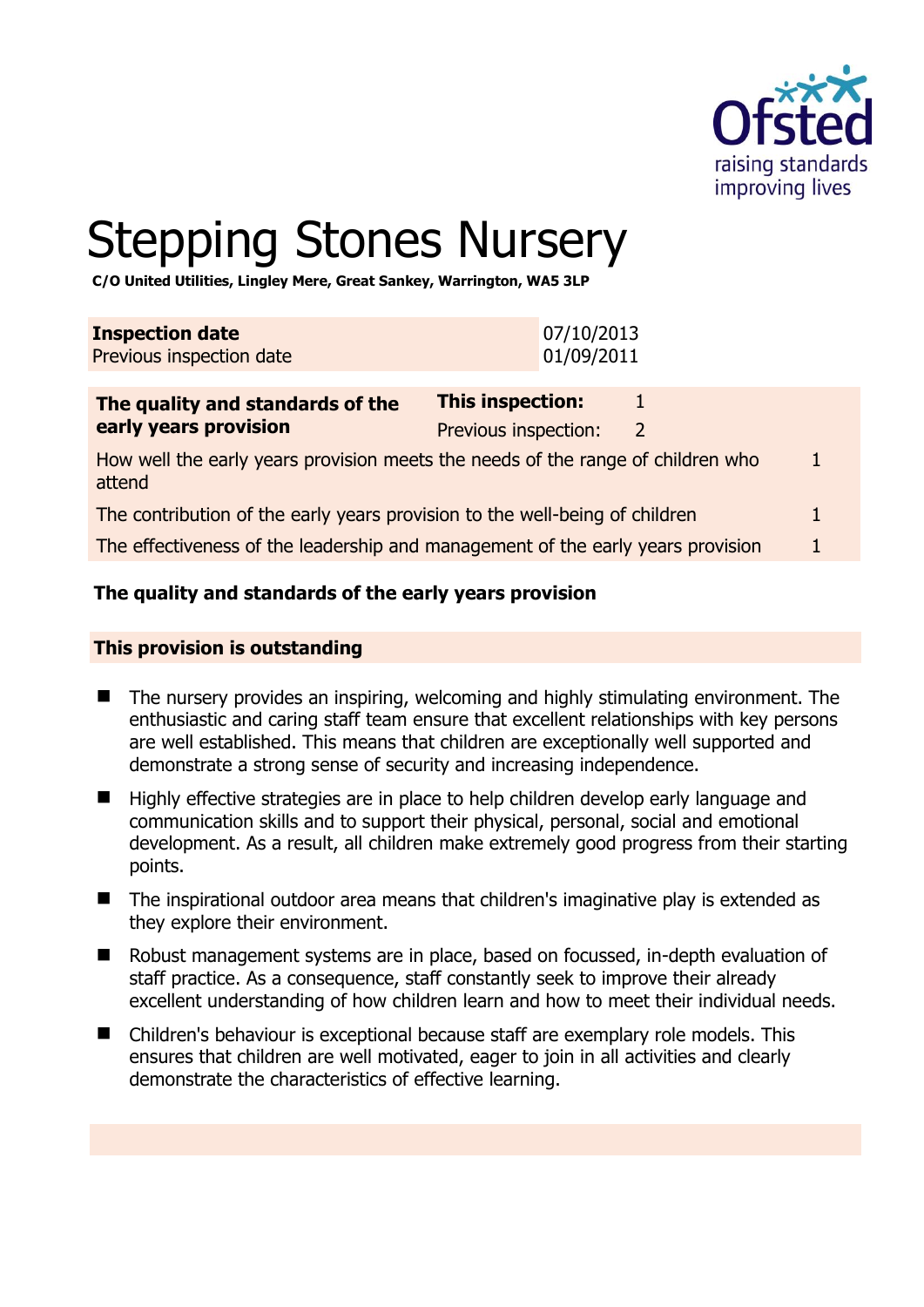# **Information about this inspection**

Inspections of registered early years provision are:

- $\bullet$  scheduled at least once in every inspection cycle the current cycle ends on 31 July 2016
- scheduled more frequently where Ofsted identifies a need to do so, for example where provision was previously judged inadequate
- **•** brought forward in the inspection cycle where Ofsted has received information that suggests the provision may not be meeting the legal requirements of the Early Years Foundation Stage or where assessment of the provision identifies a need for early inspection
- **•** prioritised where we have received information that the provision is not meeting the requirements of the Early Years Foundation Stage and which suggests children may not be safe
- scheduled at the completion of an investigation into failure to comply with the requirements of the Early Years Foundation Stage.

# **Inspection activities**

The inspector checked all relevant documentation and scrutinised requested policies

- and procedures, including risk assessment, behaviour management and special educational needs provision.
- $\blacksquare$ The inspector looked at children's records, learning journals, observation and assessment and planning documentation.
- $\blacksquare$ The inspector checked evidence of staffs' suitability to work with children, the provider's self-evaluation form and the development and action plans in place to secure improvement.
- The inspector considered staff ratios, room supervision and staff deployment.

The inspector spoke with the manager, provider, individual staff, children and

- $\blacksquare$ parents at appropriate times throughout the inspection and carried out joint observations with the manager.
- The inspector took into account the views of parents and carers spoken to on the day and from written comments.

**Inspector**  Dorothy Williams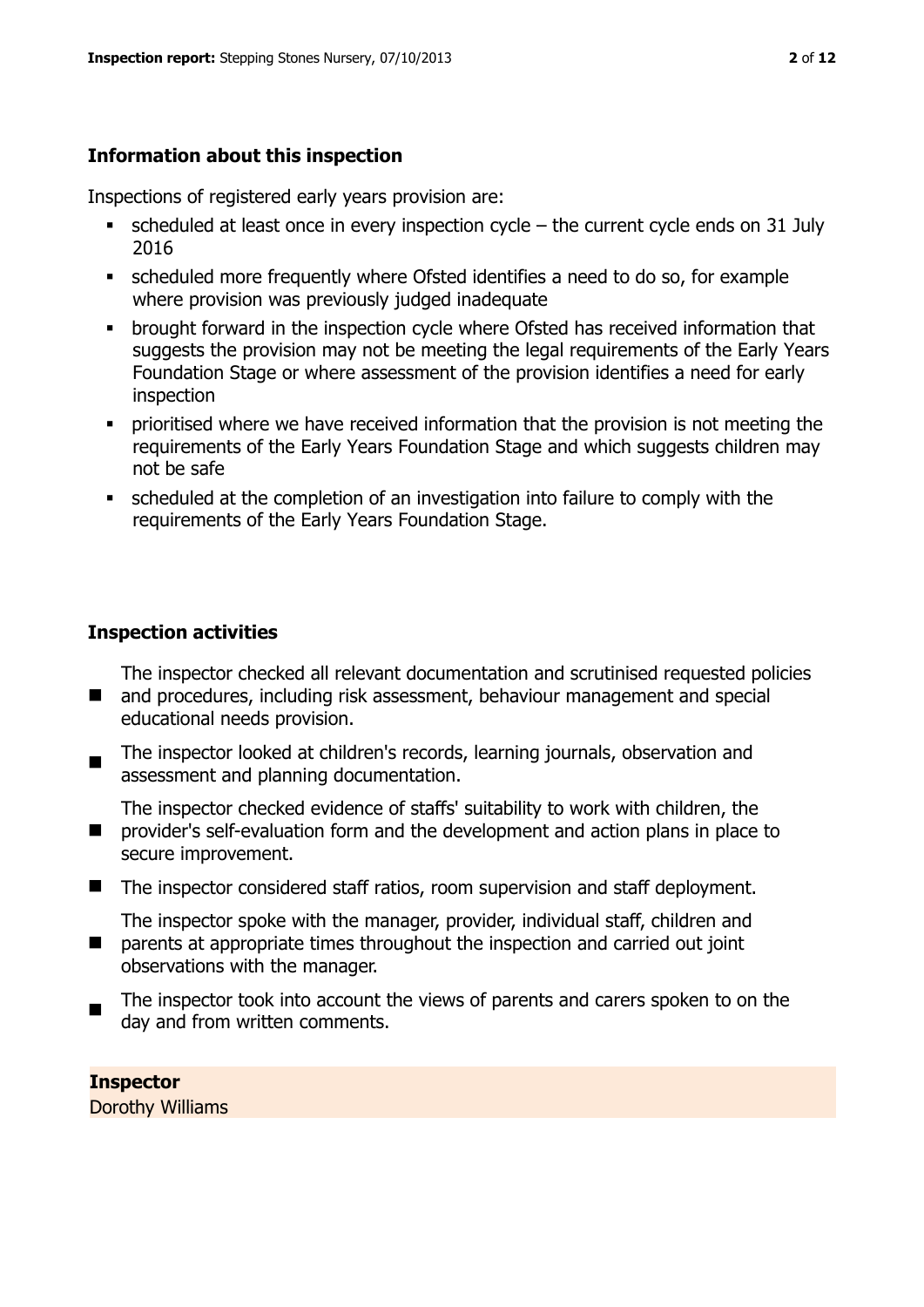#### **Full Report**

#### **Information about the setting**

Stepping Stones Nursery was registered in 2004 on the Early Years Register. It is one of several nurseries run by a limited company and operates from a single storey building located on a business park in Warrington, Cheshire. The nursery serves the local area and is accessible to all children. It operates from five rooms within the building and there is an enclosed area available for outdoor play. The nursery employs 23 members of childcare staff and an apprentice. Of these, 22 hold appropriate early years qualifications at level 3 and above, including one with Early Years Professional Status and one holds a level 2.

The nursery opens Monday to Friday, all year round, from 8am until 6pm. Children attend for a variety of sessions. There are currently 111 children attending, who are in the early years age group. The nursery provides funded early education for three- and four-year-old children. It supports children, who speak English as an additional language and children with special educational needs and/or disabilities. The nursery is a member of the National Day Nurseries Association and receives support from the local authority.

#### **What the setting needs to do to improve further**

#### **To further improve the quality of the early years provision the provider should:**

 strive to maintain the current exemplary practice, so that children continue to experience high quality teaching and learning that enables them to make excellent progress towards the next stage of their education.

#### **Inspection judgements**

#### **How well the early years provision meets the needs of the range of children who attend**

The nursery operates from a building on a large industrial site. It is planned entirely around the needs of the children and families, who attend. It is inspiring, flexible and creative. The rooms are calm and inviting with an exceptional range of interesting, attractive and accessible resources and activities.

Children are exceptionally well supported in their learning and development because the staff know them and their families very well. Staff have an in-depth knowledge and understanding of the Early Years Foundation Stage. They take time to assess their key children's needs, explore their interests and plan appropriate activities for their development. Staff work very closely with parents and other professionals and regularly share what they know about child's learning in nursery and at home. Parents readily contribute to their child's learning journey records and support their children's interests.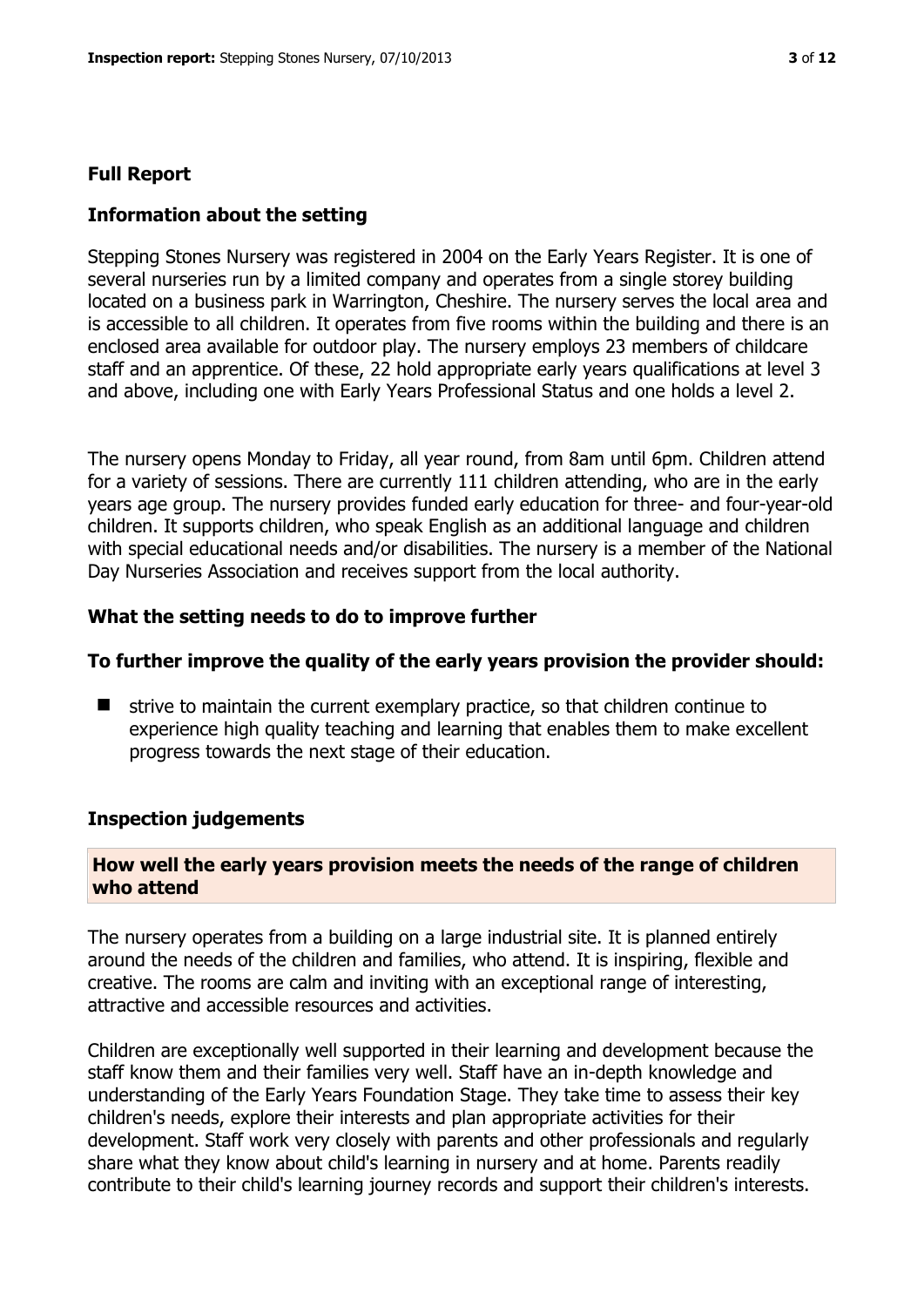For example, they bring in family photographs, contribute to the 'My time away from nursery' project and support nursery events. Children readily extend their interests through a variety of well-planned activities, such as writing letters and postcards to friends. Children approach the 'post office counter' to buy stamps and post parcels. They stamp their envelopes and put them in the post box. Staff support learning by asking questions, such as 'What do you think happens to the letters now?' and 'What will happen if you forget the stamp?' Children are encouraged to give clear responses and recall recent conversations. When exploring treasure baskets, young children are encouraged to feel, smell and investigate a wide range of natural materials. They squeal with delight when playing 'peepo' with a sheer scarf or finding pine cones under some leaves. Consequently, children learn to think critically and solve problems through excellent play experiences.

Staff give high priority to children's early language development. Using 'Every Child a Talker' and 'Sounds and Letters' strategies, they skilfully introduce new vocabulary, sing songs and rhymes and use a variety of resources to re-tell familiar stories. Areas of interest and investigation further support and extend children's vocabulary as they discuss things, such as the fire fighters recent visit, x-rays in the hospital area or camping experiences outdoors. Family photograph albums and well-annotated displays enable children to share home experiences and use recall to discuss past events. Quiet areas enhanced with a wide range of books are provided in each room. Children readily choose picture or story books to share. They talk to each other about letters and numbers, story characters and favourite songs. As a result of these experiences, children are able to make choices, work together and become highly independent, active and engaged learners.

Babies have many opportunities to develop early skills, such as pointing and reaching when choosing their activities. Toddlers extend their physical play using a variety of soft play resources to balance, climb and slide. They roll, crawl and explore a wide variety of natural materials, such as wooden and metal spoons, materials, rough and smooth textures. They access the sensory room to explore light, sound and textures. This multisensory approach to learning ensures that children's interest in exploration and imagination is highly valued.

Children have exemplary learning journals, which record their individual progress and development. These are regularly monitored by the management team to ensure accuracy of recording. Staff make excellent observations of children as they play and learn. They note the characteristics of effective learning, depth of involvement and follow children's interests in detail. Accurate planning, assessment and use of a tracking system enable staff to ensure that all children are making rapid progress in their learning and development. Activities are differentiated to suit the needs of all children within the age range. Visual timetables, dual language words and symbols enable all children to communicate their needs and access all areas of the nursery. As a result, children, including those with English as an additional language, thoroughly enjoy their time at nursery, develop high levels of self-esteem and make excellent progress within the highly stimulating environment.

**The contribution of the early years provision to the well-being of children**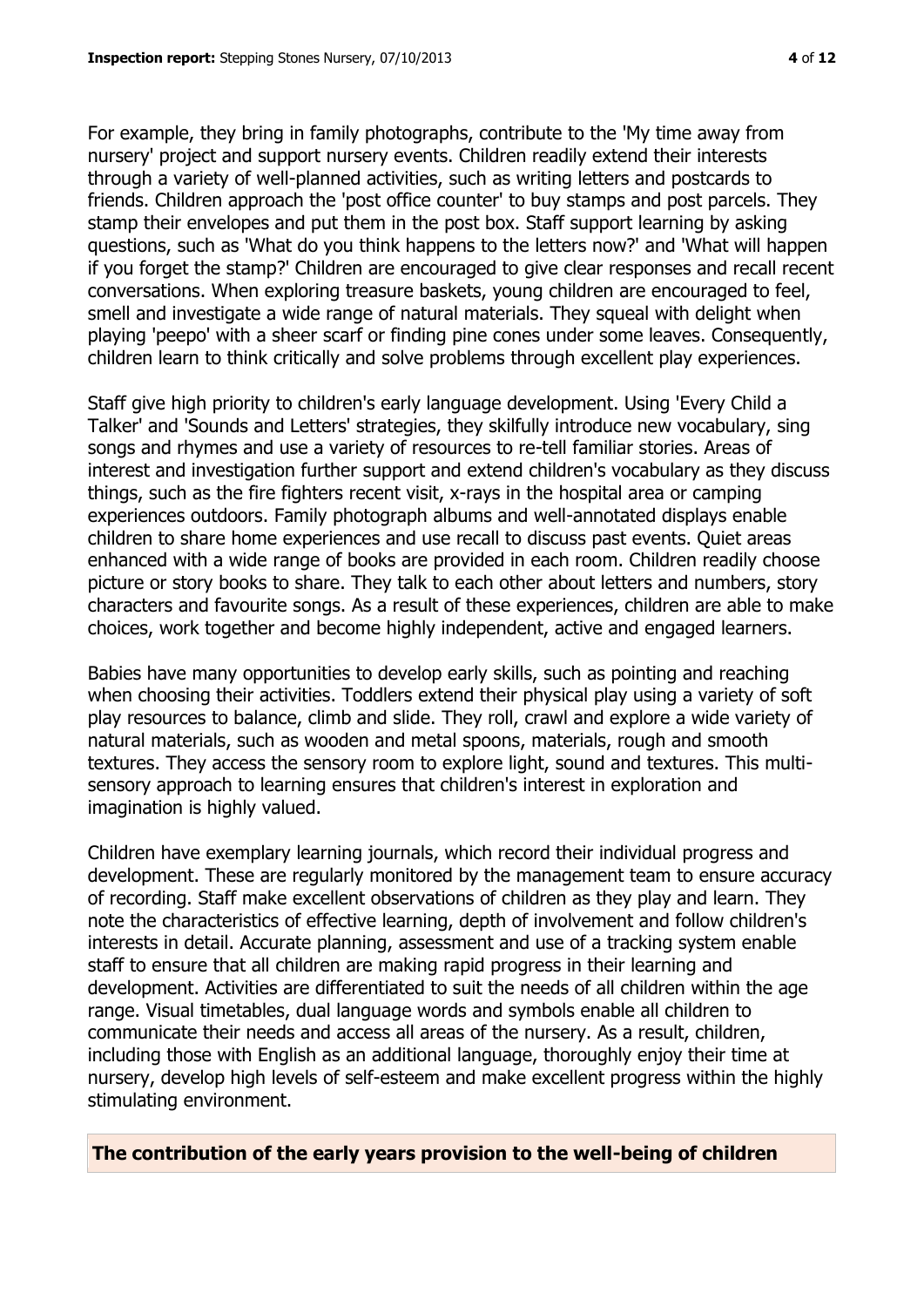The ethos of the nursery is that the child is at the centre of the provision. Staff quote 'All children are born ready and eager to learn - let us make a difference to their lives' Children are respected and treated equally and the voice of the child is evident throughout. On registration, parents complete an 'All about me' booklet with their child. This gives a very clear picture of their child's early development and of their family. Staff record the information and use it to assess the child's starting point, to support settling-in and inform early learning. Information includes children's sleep routines and feeding for babies and young children, medication for those with health needs, professionals involved with the child or family and any supporting documentation. During the settling-in period, the key person spends a good deal of time observing and getting to know each child. The booklet is completed again as children move from room to room, so that information is regularly updated and supports transition. This means that children develop strong emotional bonds with their key person and are highly motivated and eager to learn because staff always have an excellent understanding of their needs.

Children fully understand about healthy eating and making choices. They make interesting displays highlighting healthy options for food and drink. These displays and further discussions enable children to recognise healthy food and drink and make good choices. All meals are made fresh daily on the premises. The nursery employs a qualified cook, who listens to children's likes and dislikes and knows their dietary needs. Children grow fruit and vegetables in the outdoor growing area and enjoy making soup or fruit pies and crumble with their harvest. Menus are seasonal and are shared with parents, inviting comments and suggestions for alternative options. Children learn to socialise during snack and mealtimes. Older children are provided with real plates, bowls and glasses. They use metal cutlery and have napkins. Younger children use plastic plates and cups with smaller cutlery. Babies are given weaning food or formula milk as required. Independence is encouraged because older children queue up in a 'cafe style' and select their own food, carefully self-serving portions of potato, beans and cheese with salad. Younger children are supported to serve their own vegetables as appropriate. Snacks are provided throughout the day. These include fresh fruit, raw vegetable sticks, milk and water. At tea time, children are encouraged to make their own sandwiches from a choice of fillings. Water is readily available throughout the day in children's own labelled cups or bottles. Children readily talk about healthy eating and why fruit and vegetables are good for them. In this way, children's nutritional needs are extremely well met and they achieve high levels of independence.

Children recognise and manage their own personal hygiene needs extremely well throughout the day. Older children use the bathroom independently, they wash their hands at key times, use tissues to blow their noses and dispose of them in the bins provided. They are highly independent as they take off coats and hang them on the correct peg, change into slippers when entering nursery and put on waterproof clothing and boots for outdoor play. Younger children are very well supported in their toileting and nappy changing routines are highly effective in ensuring children's dignity is maintained. Babies sleep comfortably in cots or on mats with their own blankets and comforters, while older children seek quiet comfortable places for rest and relaxation. When babies are sleeping, a close check is kept on them and a chart is completed. Sleep routines are flexible to each child's needs. Room rotas and cleaning routines ensure a high standard of cleanliness is maintained at all times.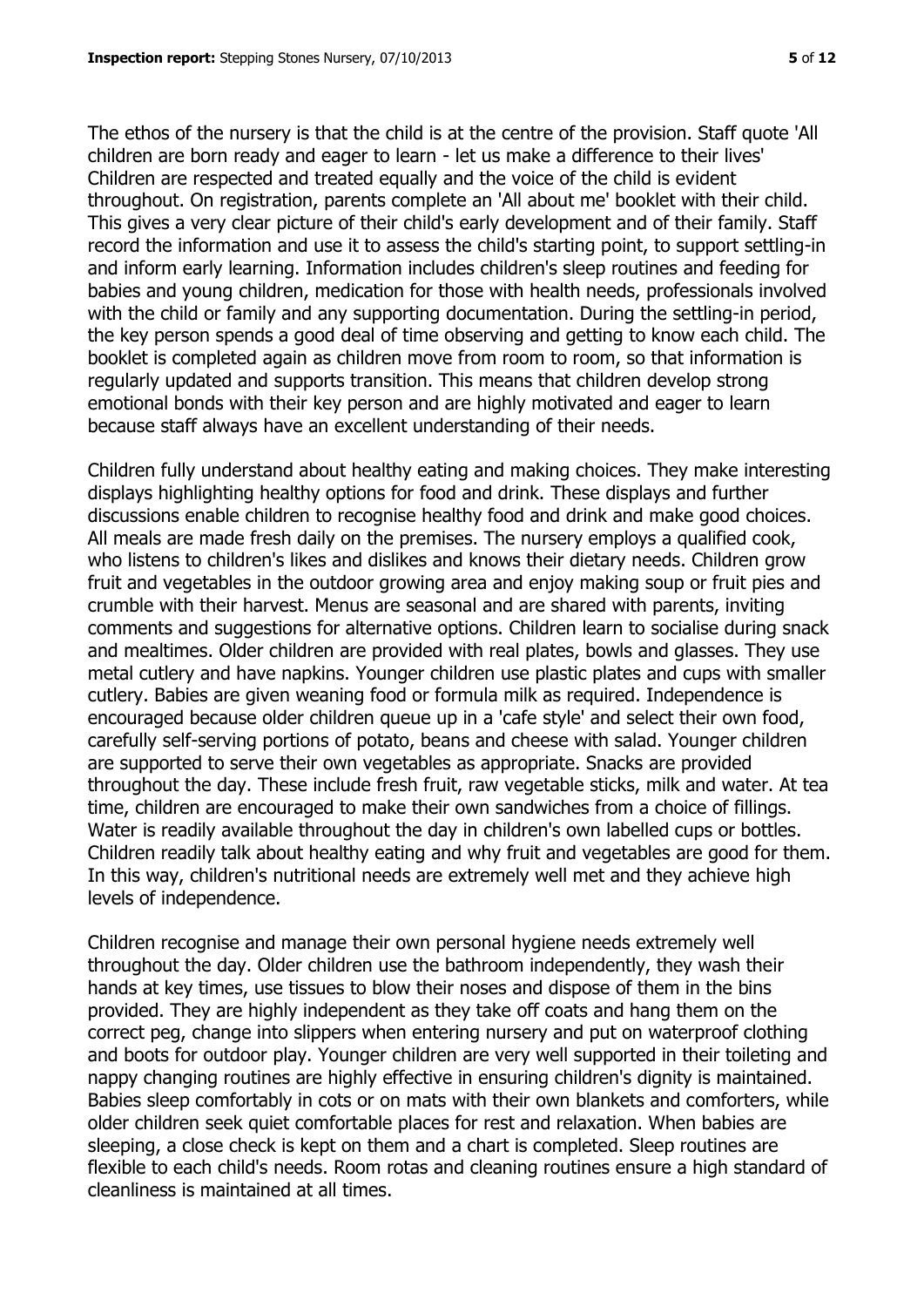Children's behaviour is exemplary as the staff are very effective role models. The nursery has a calm and inviting atmosphere where all children and their families are respected and cared for. Children, who have special educational needs and/or disabilities have their needs exceptionally well met as staff support them through a variety of individual plans and behaviour strategies. These plans are effectively shared with parents, children and other professionals. The nursery's behaviour policy has recently been reviewed and all children have a heightened awareness of how to care for each other when playing. Staff are exemplary role models; they speak quietly, use good manners and always use correct language. They remind children to say 'please' and 'thank you' and use positive language to address behaviour. For example, they encourage turn taking by saying 'Please wait for your turn', and 'Let's make sure everyone has a go on the fire engine truck'. Children remind each other not to eat with their fingers as 'only babies do that because they can't yet use a knife and fork.' Children readily play alongside each other and encourage others to share. When making pasta and cheese on the 'camping stove', children take turns to stir the pasta and add green grass cheese. They laugh together and hand the utensils to each other. Toddlers play together in the sand and water, watching out for each other as they splash water and sift sand. They take turns with the funnels and pipes when making rain drops in the water tray.

Children feel very safe within the nursery as they are extremely well supported by their key persons. They form very strong attachments and are encouraged to share their feelings and thoughts with each other and with staff. Children ask each other 'How are you feeling today?' They use smiley or sad faces to express their mood and show care for others, who are not feeling well. This means that children's emotional and physical needs are exceptionally well met and their well-being is paramount within the nursery.

Children engage in a wide variety of physical activity both indoors and outside. They engage in music and movement sessions daily, make their own music using a variety of instruments and engage in physical exercise with interest and enthusiasm. Outdoors, the inspirational garden areas are designed to extend physical development. Babies and toddlers crawl, roll, reach and stretch on soft flooring. They explore mounds, tunnels and textured pathways. Stepping stones encourage exploration, balance and early walking skills. Older children explore various areas, such as, camping, storytelling, the hospital, fire station and police station. They ride on wheeled vehicles, build with crates, explore tyres and use real tools in the workshop/garage area. The areas are an extension of indoor areas based on children's interests and planning and are used to further to extend children's physical skills. The nursery encourages indoor and outdoor play throughout the session and as a result, children are confident and are developing an excellent awareness of their environment and how to challenge themselves and take risks safely.

Transitions within the nursery and to other settings are exemplary. Time is taken to visit settings and invite staff to visit within the nursery. Transition documents are thorough and information is sensitively shared. Children entering nursery or moving between rooms have a series of settling-in sessions with observations and staff support. Children move to their new room only when they are ready and feel secure, which supports their well-being.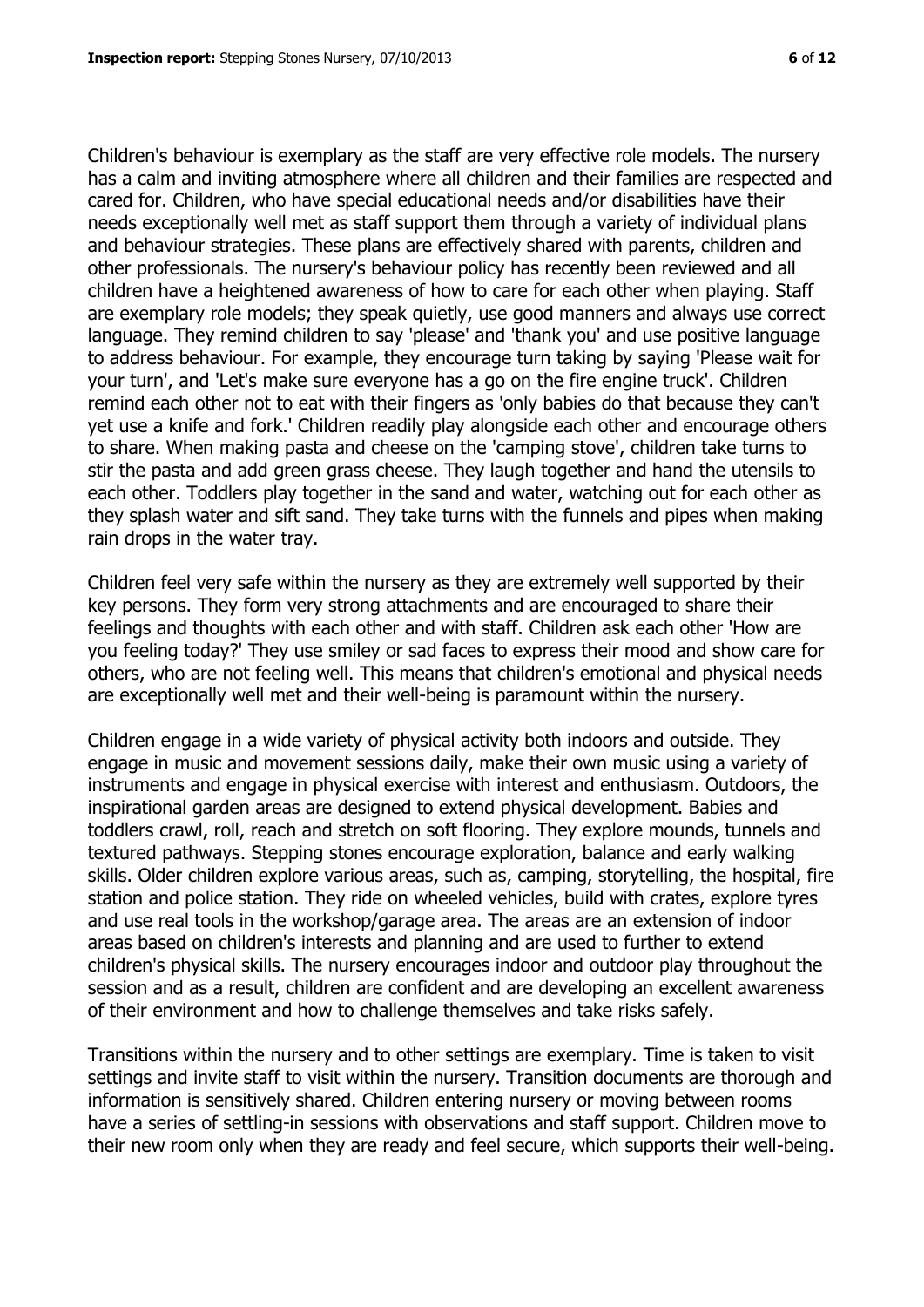# **The effectiveness of the leadership and management of the early years provision**

The leadership team are inspirational in their practice and are proud of their achievements. They work closely with the provider to lead practice and provide the very best for the children, who attend the nursery and their families. Self-evaluation, development and action plans show continual reflection of staff practice and activities undertaken.

All required policies and procedures are extremely well written and embedded in practice. Staff have an excellent understanding of safeguarding and are clear about the process to report any concerns and when Ofsted should be notified. Strict cleaning routines and robust daily risk assessments are in place for all areas of the nursery and all activities. Risk assessments for outings and visits are undertaken before and during each outing and any issues are noted.

Recruitment procedures are rigorous following company practice. An extensive induction programme includes management, peer observations and self-reflection. Staff training and development profiles ensure that all staff reach the high standard of expertise and care expected at the nursery. Staff morale is exceptionally high. They feel that they have a clear voice within the nursery and are valued by the manager and provider. Through regular reflective practice, staff are able to influence change. They are very well deployed throughout the nursery. A monitoring grid is checked at key times during the day to ensure ratios are maintained at all times. The key person system is extremely well embedded. Children form very positive relationships and families feel that the key person is a trusted professional and a friend. A 'Buddy' system is in place for when the key person is out for any reason. Staff feel that they effectively support children to reach their potential and beyond. The ethos of making a difference is at the heart of the nursery and as a result, the child is constantly at the centre of the learning and development cycle.

Staff have an excellent knowledge and understanding of the learning and development requirements of the Statutory framework for the Early Years Foundation Stage. Observation, assessment and planning is effectively monitored, so that key persons know their children in depth and can readily discuss their age and stage of development. Assessment includes children's level of involvement, attitudes and characteristics of learning. Planning is robust; observations are very well written and used effectively to identify next steps in children's learning. This exemplary practice quickly identifies areas of need and highlights children's interests and is used to personalise planning and extend children's quality of learning. Tracking documents and the progress check at age two are used with great effect to accurately identify needs, show progress and ensure activities are planned to enhance learning. The management team effectively monitors and moderates all planning and assessment. Data collected on each child is used highly effectively to track all areas of learning. The manager and provider use the data to further enhance provision and ensure continuity and consistency of care for all children. The setting's practice consistently reflects the highest aspirations for all children and staff. Staff are wholly committed to maintaining the current exemplary practice, so that children continue to experience high quality teaching and learning that enables them to make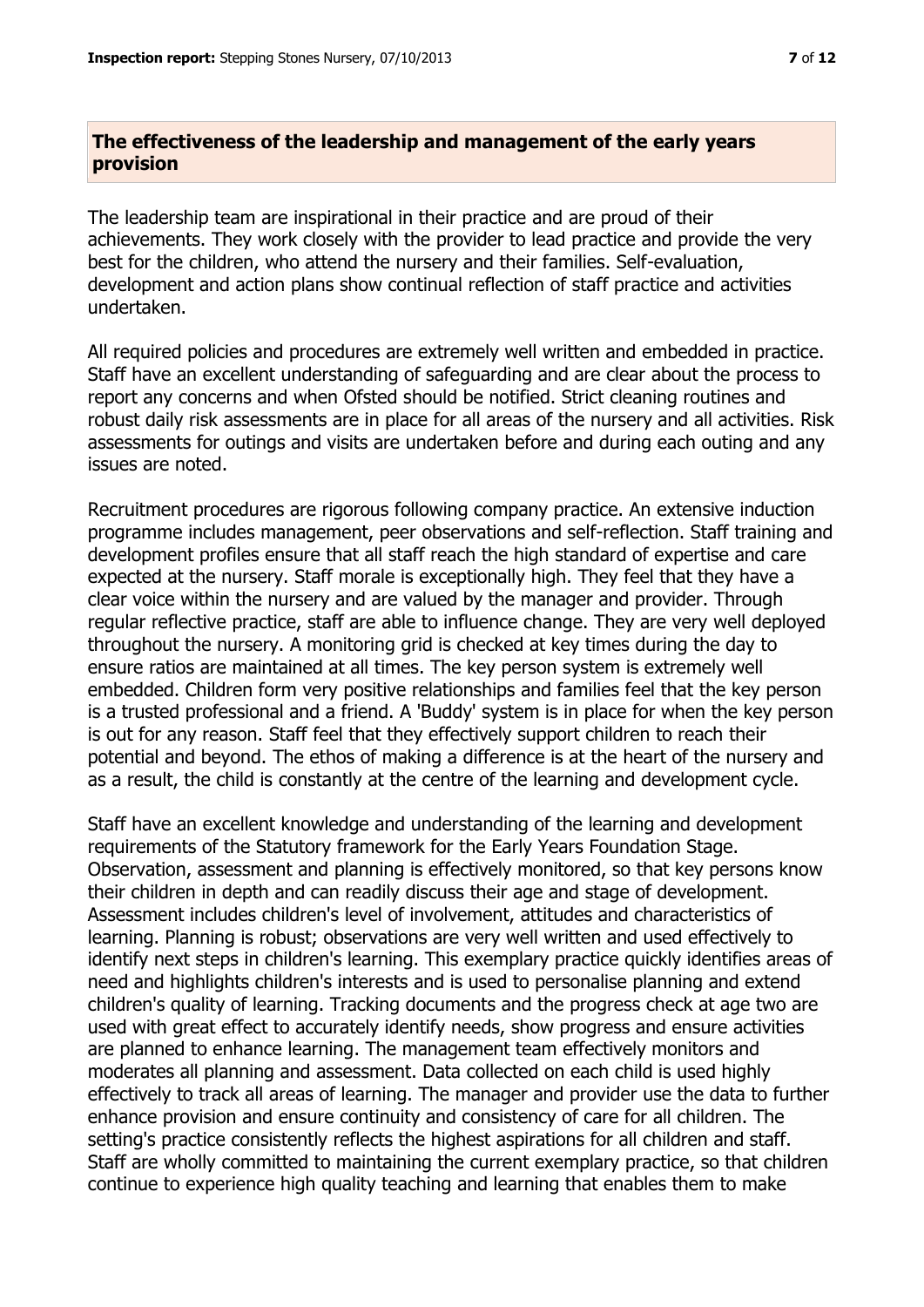excellent progress and have the best start in life.

Partnerships are a key strength of the nursery. Strong relationships with the local authority and other professionals have enabled nursery staff to further support and meet the needs of children in their care. Parents are warmly welcomed into the nursery at anytime. The inspiring foyer and corridor displays contain a wealth of information about language development, progress checks, school transition and learning styles. Through daily information sheets, handover time, room diaries, informal chats and regular more formal meetings, parents are kept very well informed of their child's progress. Parents are encouraged to extend children's learning at home through the 'What I did at the weekend' interactive display. They are asked to observe and make comments about what their child enjoys doing outside nursery. Children's learning journals are available for parents to look through, comment on and add to as they wish. Parent communication records and notes of meetings enable parents to take an active part in their child's learning plan and for key persons to offer suggestions and support for families. Parents readily praise the nursery staff saying 'They are like family. I feel I can trust them and ask them to be part of my child's life' and 'The staff really care about the children. They are very good at bringing out the best in the children and will go the extra mile to make sure children have the best start to their education'.

This high quality, effective nursery puts children at the very heart of everything they do. As a result, children are interested and highly motivated to learn. The nursery has a strong capacity to improve because of the commitment, dedication and enthusiasm of the staff and the continued support of the company.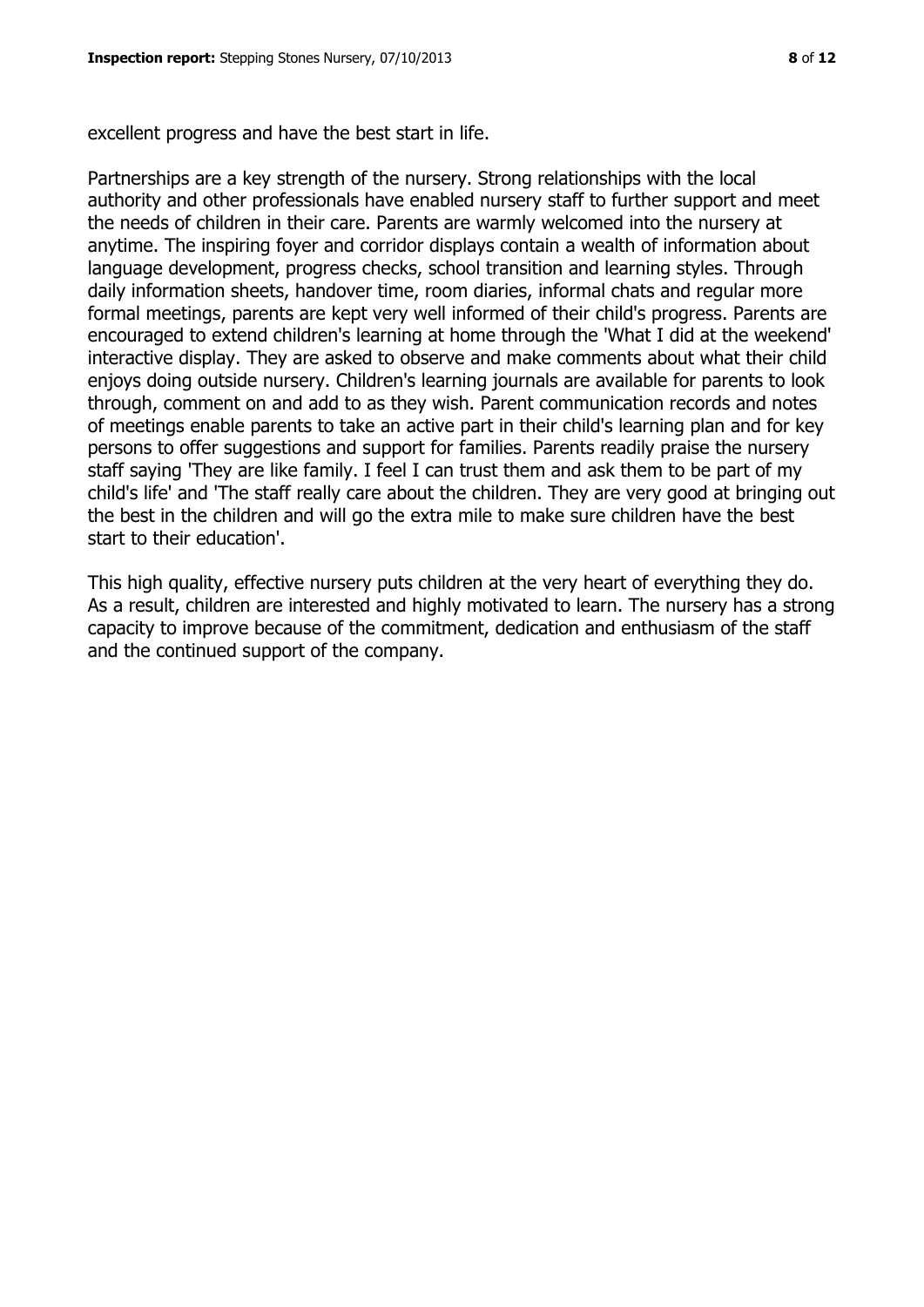# **What inspection judgements mean**

# **Registered early years provision**

| Grade   | <b>Judgement</b> | <b>Description</b>                                                                                                                                                                                                                                                                                                                                                                 |
|---------|------------------|------------------------------------------------------------------------------------------------------------------------------------------------------------------------------------------------------------------------------------------------------------------------------------------------------------------------------------------------------------------------------------|
| Grade 1 | Outstanding      | Outstanding provision is highly effective in meeting the needs<br>of all children exceptionally well. This ensures that children are<br>very well prepared for the next stage of their learning.                                                                                                                                                                                   |
| Grade 2 | Good             | Good provision is effective in delivering provision that meets<br>the needs of all children well. This ensures children are ready<br>for the next stage of their learning.                                                                                                                                                                                                         |
| Grade 3 | Satisfactory     | Satisfactory provision is performing less well than expectations<br>in one or more of the key areas. It requires improvement in<br>order to be good.                                                                                                                                                                                                                               |
| Grade 4 | Inadequate       | Provision that is inadequate requires significant improvement<br>and/or enforcement action. The provision is failing to give<br>children an acceptable standard of early years education and/or<br>is not meeting the safeguarding and welfare requirements of<br>the Early Years Foundation Stage. It will be inspected again<br>within 12 months of the date of this inspection. |
| Met     |                  | The provision has no children on roll. The inspection judgement<br>is that the provider continues to meet the requirements for<br>registration.                                                                                                                                                                                                                                    |
| Not met |                  | The provision has no children on roll. The inspection judgement<br>is that the provider does not meet the requirements for<br>registration.                                                                                                                                                                                                                                        |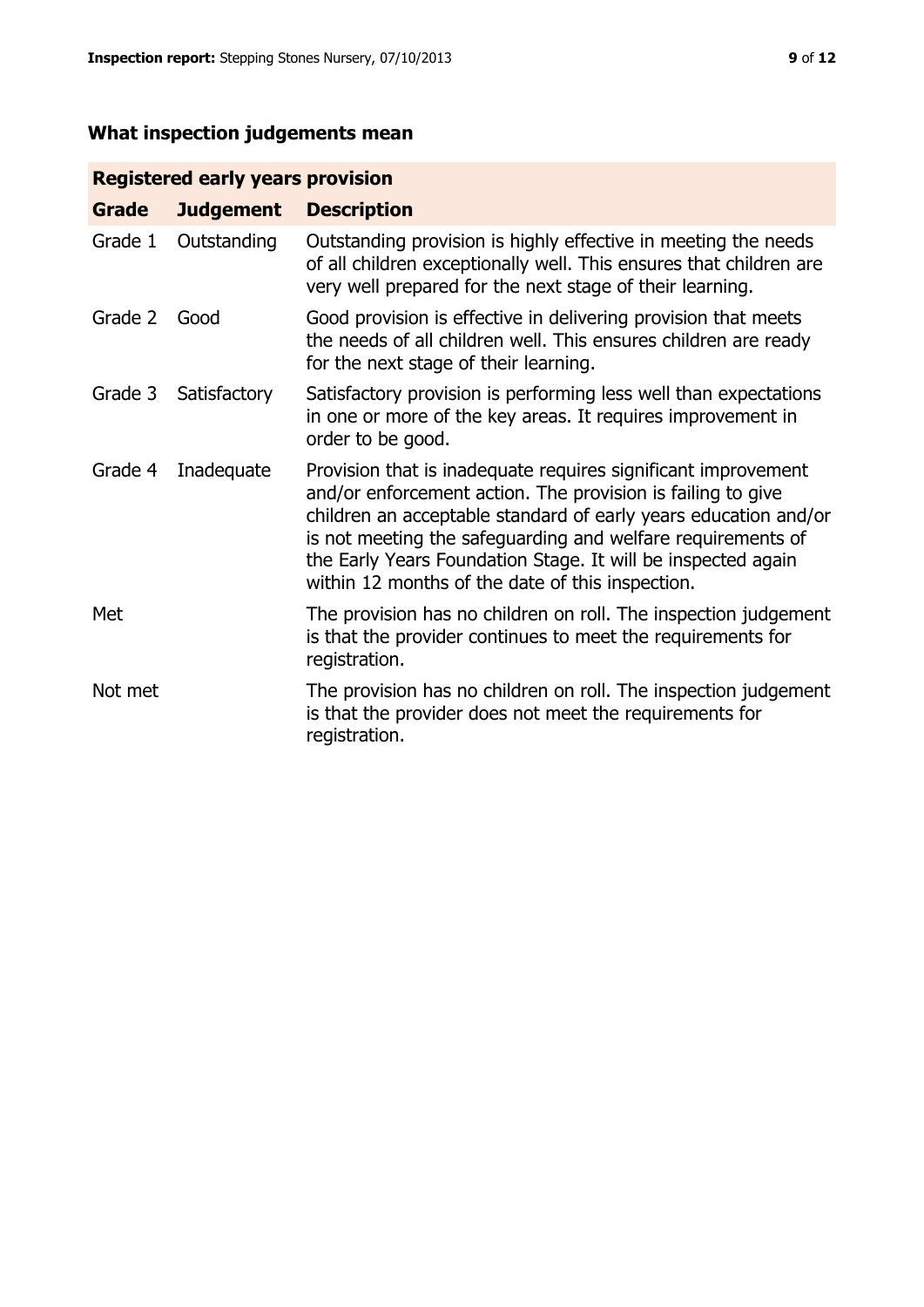#### **Inspection**

This inspection was carried out by Ofsted under sections 49 and 50 of the Childcare Act 2006 on the quality and standards of provision that is registered on the Early Years Register. The registered person must ensure that this provision complies with the statutory framework for children's learning, development and care, known as the Early Years Foundation Stage.

## **Setting details**

| Unique reference number            | EY292630                    |
|------------------------------------|-----------------------------|
| <b>Local authority</b>             | Warrington                  |
| <b>Inspection number</b>           | 935096                      |
| <b>Type of provision</b>           |                             |
| <b>Registration category</b>       | Childcare - Non-Domestic    |
| Age range of children              | $0 - 5$                     |
| <b>Total number of places</b>      | 98                          |
| Number of children on roll         | 111                         |
| <b>Name of provider</b>            | Little Acorns Group Limited |
| <b>Date of previous inspection</b> | 01/09/2011                  |
| <b>Telephone number</b>            | 01925 464081(464080)        |

Any complaints about the inspection or the report should be made following the procedures set out in the guidance *'Complaints procedure: raising concerns and making complaints* about Ofsted', which is available from Ofsted's website: www.ofsted.gov.uk. If you would like Ofsted to send you a copy of the guidance, please telephone 0300 123 4234, or email enquiries@ofsted.gov.uk.

## **Type of provision**

For the purposes of this inspection the following definitions apply:

Full-time provision is that which operates for more than three hours. These are usually known as nurseries, nursery schools and pre-schools and must deliver the Early Years Foundation Stage. They are registered on the Early Years Register and pay the higher fee for registration.

Sessional provision operates for more than two hours but does not exceed three hours in any one day. These are usually known as pre-schools, kindergartens or nursery schools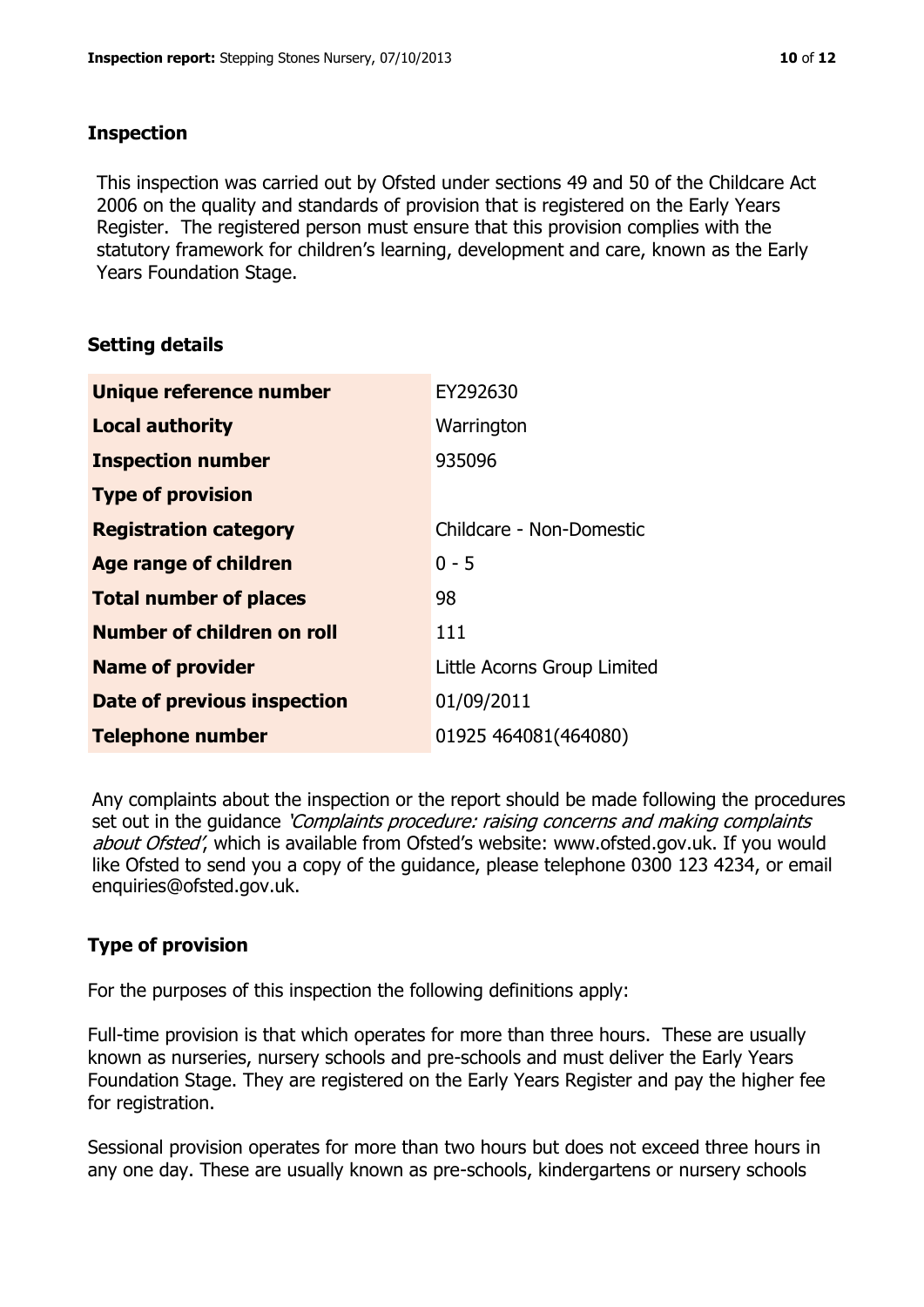and must deliver the Early Years Foundation Stage. They are registered on the Early Years Register and pay the lower fee for registration.

Childminders care for one or more children where individual children attend for a period of more than two hours in any one day. They operate from domestic premises, which are usually the childminder's own home. They are registered on the Early Years Register and must deliver the Early Years Foundation Stage.

Out of school provision may be sessional or full-time provision and is delivered before or after school and/or in the summer holidays. They are registered on the Early Years Register and must deliver the Early Years Foundation Stage. Where children receive their Early Years Foundation Stage in school these providers do not have to deliver the learning and development requirements in full but should complement the experiences children receive in school.